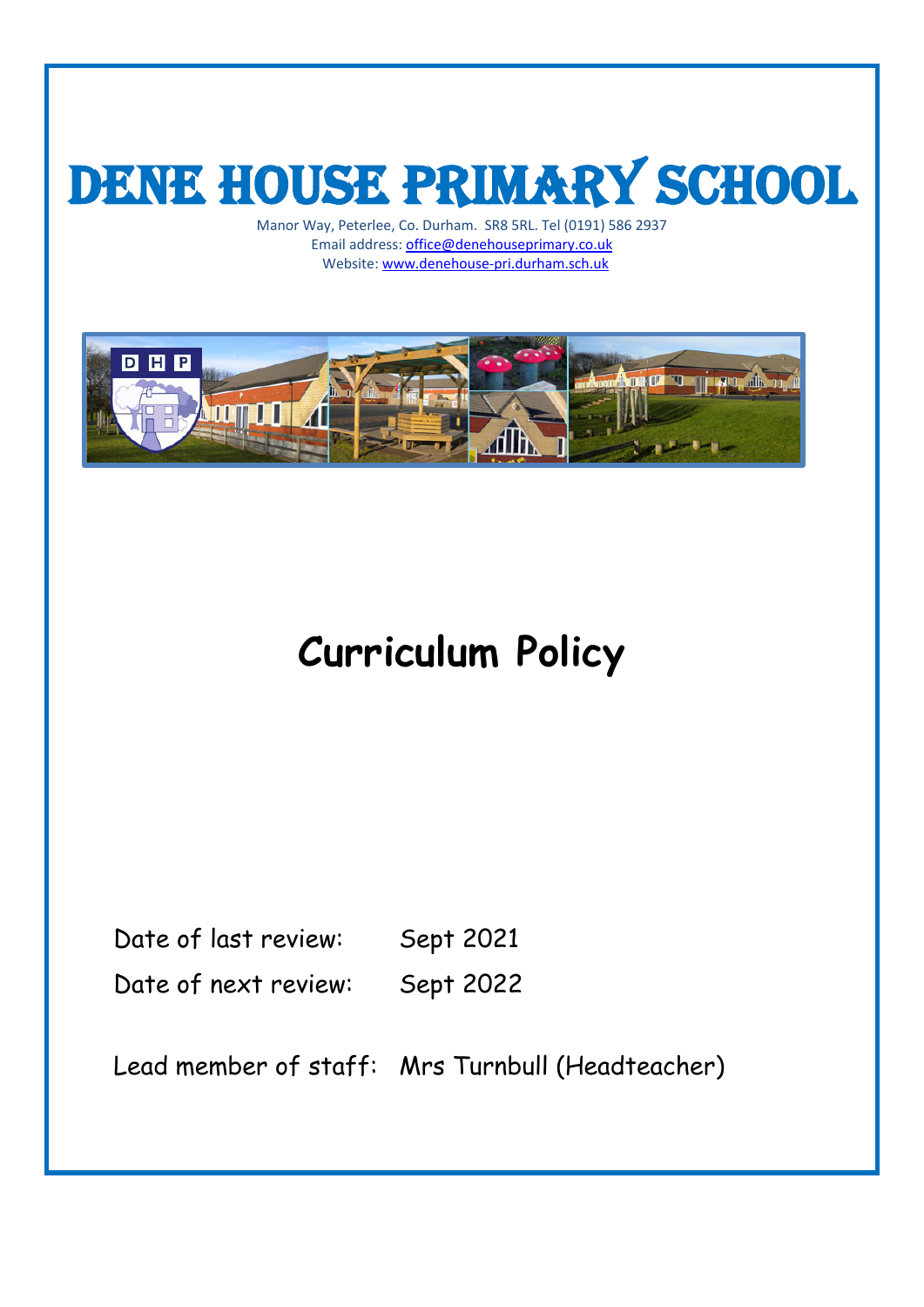### *Curriculum Policy*

#### **INTRODUCTION**

Dene House Primary School curriculum aims are informed by the School aims and objectives. The Education Reform Act 1988 and subsequent legislation places a statutory duty on the Local Authority Schools to ensure that students follow the National Curriculum. However as an Academy we are able to set and implement our own curriculum.

Dene House Primary School have taken the decision to implement the revised 2014 National Curriculum but we supplement it with additional "non-compulsory" areas of learning which enhance children's social, moral, spiritual and cultural development.

#### **PUPIL ENTITLEMENT**

Dene House Primary School recognises that all pupils are entitled to a curriculum which is characterised by breadth, balance, coherence, relevance, differentiation and progression. We attach the following meanings to these terms:

#### **Breadth**

A broad curriculum will bring pupils into contact with the elements of learning (knowledge, concepts, skills and attitudes) and the areas of learning experience (aesthetic/creative, human and social, linguistic and literary, mathematical, moral, physical, scientific, spiritual and technological).

#### **Balance**

A balanced curriculum will ensure that each area of learning and experience will be given appropriate attention in relation to the others and to the curriculum as a whole.

#### **Coherence**

A coherent curriculum will be planned as a whole and will embrace the different areas of learning and experience, so that these do not appear as discreet and unconnected but as contributing to overall progress and achievement, for example, using a historical topic as a context to teach other subjects or using a Class novel to bring subjects together around the same theme.

#### **Relevance**

A relevant curriculum will link schoolwork to pupils' own experience and make plain the application of what is learned to adult life. This means that a 'planned' curriculum will change to reflect the current needs/interests of the children being taught, for example a class may go away from their planned topics for a week to research a topical event that they are interested in.

#### **Differentiation**

A differentiated curriculum will satisfy the broad aims of education and be carefully matched to pupils' developing abilities, aptitudes and individual needs.

#### **Basic Skills**

Through accurate differentiation and an interrelated theme and class novel based curriculum, we focus on teaching the 'basic skills' in reading, writing and maths in as many different subjects and contexts as possible.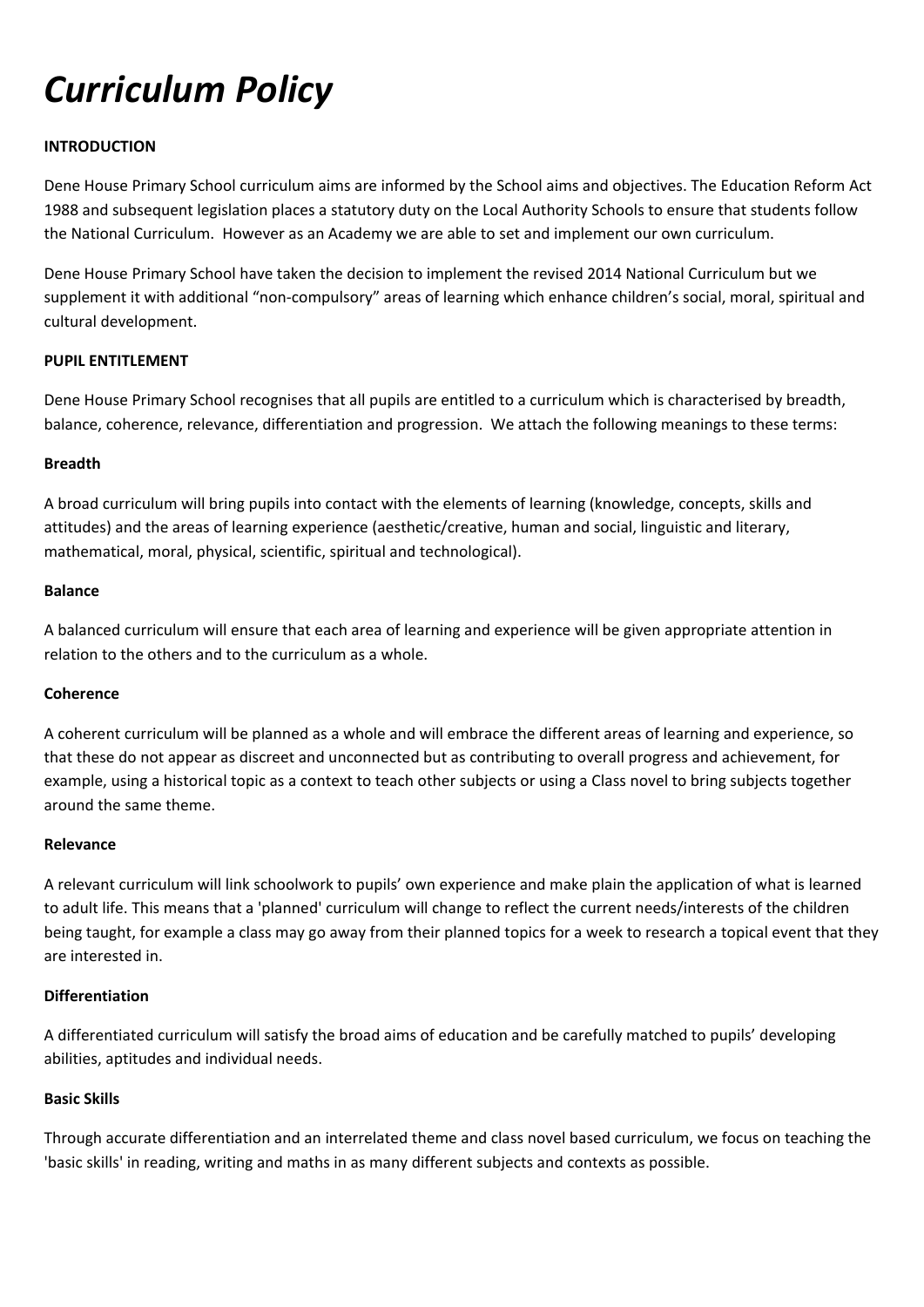#### **Teaching and Learning Approaches**

Teaching and Learning at Dene House Primary School places emphasis upon the notion that teaching and learning processes are as significant as curriculum content in determining pupil progress and achievement. To this end we seek to develop shared experience between teachers and learners. We encourage teachers to review their teaching methodology and monitor approaches through classroom observation and professional review meetings, building in CPD strategically to support teachers in developing their practice. We also recognise the importance of shared experience between learners themselves and that teachers can learn from pupils. We value non-formal learning situations as a distinctive aspect of the ethos of the school.

In this context and within the financial, physical and human resources available to the school through the delegated budget, we will endeavour to:

• promote the view that learning should be experienced as something which is enjoyable, engaging, rewarding and confidence building;

• equip pupils with the tools of learning and give a high priority to English, mathematics, speaking and listening skills, the application of Information and Communication Technology (ICT) and investigation, taught through a wide range of experiences;

• relate the content and delivery of the curriculum to the cultural, linguistic, social and religious experiences of pupils and their families so that pupils can contribute actively to their own learning;

• develop pupils' understanding of the world in which they live through their involvement in the community and exploration of its economic, industrial, political, ecological, religious and social dimensions;

• Use out of school learning e.g. school trips, outdoor learning to enrich the curriculum and give children an opportunity to learn and apply their learning in different contexts;

- encourage pupils to be self-confident, self-disciplined, courteous, co-operative and constructively critical;
- provide opportunities for pupils to reflect systematically upon their activities and experiences;
- give pupils a sense of success through their achievements;

• regard assessment as an integral and valuable element of the learning process, in order to diagnose difficulties and chart progress;

#### **ASSESSMENT, PROGRESSION AND RECORDING ACHIEVEMENT**

Dene House Primary School will undertake the formal assessment of each pupil's achievement in relation to some Subjects of the National curriculum, along with the recording and publication of results in accordance with the procedures set out in statutory and other guidance. **Details of assessment can be found within our assessment policy.**

The prior attainment data of each pupil will be used to inform our expectations of the progress to be made by individuals. A mixture of process and achievement targets and formative and summative assessment methods will be employed to encourage and measure individual progress. We will follow policy and practices that are designed to ensure pupils improve and progress to realise their potential. These approaches will be characterised by coherence and quality in:

• the detailed objectives and guidance set down in schemes of work and teacher's lesson plans as they affect the learning needs of individual students to include:

\* clear, shared learning objectives and success criteria